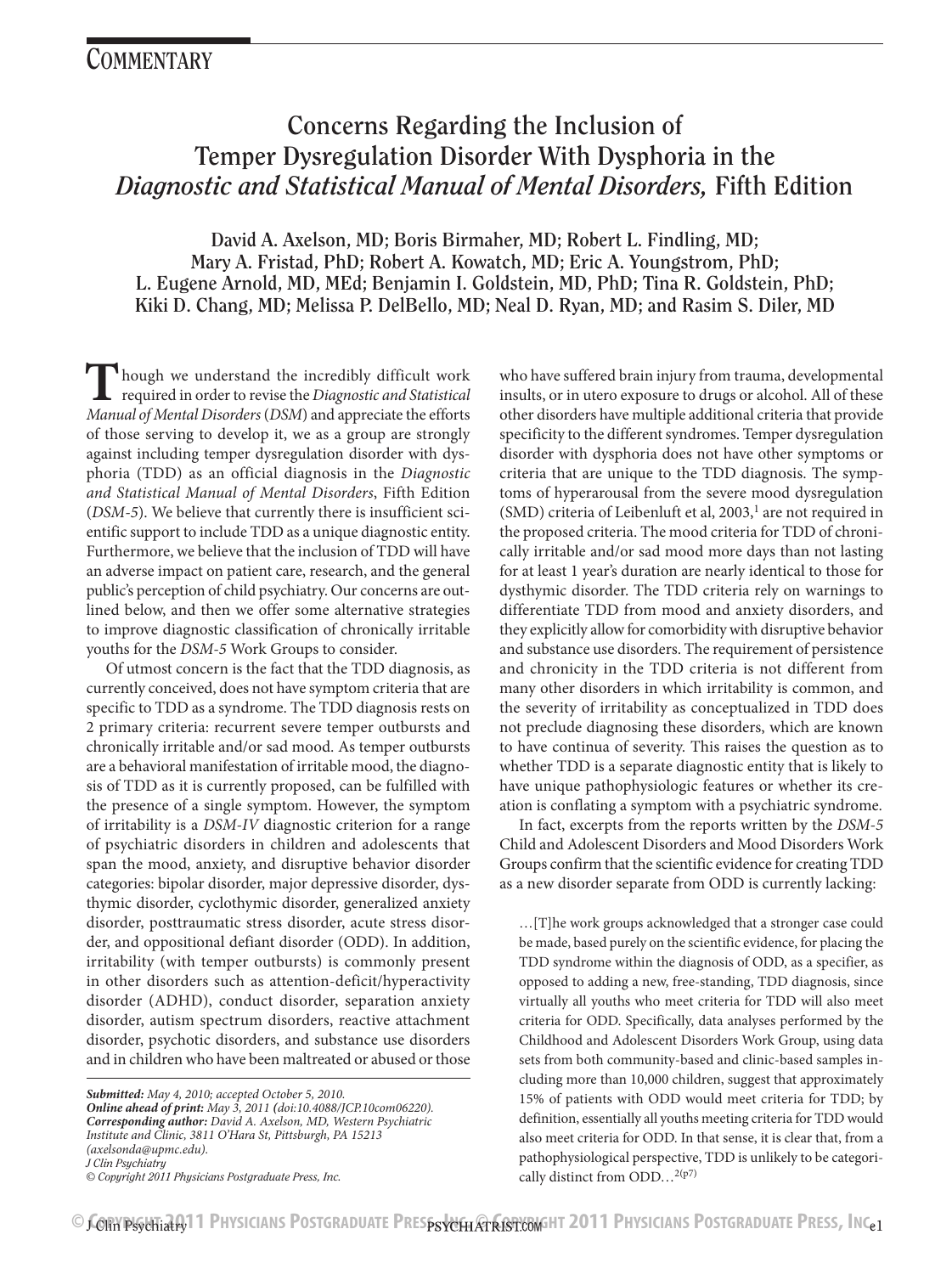The fact that TDD is unlikely to be categorically distinct from ODD is a persuasive reason not to include it as a distinct diagnosis in the *DSM-5*. It also suggests that a substantial amount of additional research will be required until there is sufficient evidence to create a new diagnostic entity focused on irritability as a primary symptom that will have meaningful differences in phenomenology, course, and response to treatment from existing diagnoses in the *DSM-IV* such as ODD.

As noted in the *DSM-5* Task Force document "Justification for Temper Dysregulation Disorder With Dysphoria," the scientific support for the TDD diagnosis is limited, and it emerges primarily from one research group.<sup>3</sup> This fact in itself is problematic, as replication by independent research teams is a requirement for establishing the scientific validity of research findings. Recently in psychiatry we have repeatedly seen the lack of replication of genetic and neuroimaging findings across different research groups. In addition, the studies that do have bearing on TDD do not examine it directly but instead focus on an overlapping but not identical population of youths with SMD. Although the outstanding research on SMD from the National Institute of Mental Health (NIMH) Intramural Group is groundbreaking, and it demonstrates that a subset of youths with severe, chronic irritability does not have bipolar disorder, it is not sufficient to justify inclusion of a new TDD diagnostic category. Careful comparison of the original SMD definition proposed in 2003 with the definitions used in subsequent data articles reveals several changes, and the proposed TDD definition makes additional changes, including (1) omitting the hyperarousal criteria and (2) relaxing most of the exclusion criteria, including substance use, low cognitive ability, or comorbid disruptive behavior disorders. It is crucial that both of these changes be evaluated empirically, because they are likely to have substantial impact on the rates of comorbidity and prevalence of the new diagnostic category.

The studies from the NIMH Intramural Group contrasting youths with SMD with those with a narrow phenotype of bipolar I disorder used highly distilled samples of rigorously screened subjects from families who had the motivation to travel to the NIMH campus. This strategy is entirely appropriate for pursuing the initial stages of research to identify potential pathophysiological differences between phenotypic groups. However, it is of questionable applicability to the TDD diagnostic category as it applies in more general clinical and community settings.

The contrast between the SMD subjects recruited at the NIMH Intramural Campus and subjects identified as having SMD in an epidemiologic sample highlights the problems of translating criteria developed from highly distilled samples to community samples. The SMD subjects from the Intramural studies had extremely high rates of comorbid anxiety disorders (47%–61%), ODD (83%–84%), and ADHD (80%–94%). $4,5$  In order to examine SMD in large community samples, the SMD criteria were also applied retrospectively to the sample from the Great Smoky Mountains

Study (GSMS).<sup>6</sup> The subjects from the GSMS who were identified as having SMD were clearly different from the SMD subjects in the NIMH research samples. Even in the subset of SMD subjects deemed severely impaired (about 1.8% of the total GSMS sample), only about 32% met criteria for ADHD, 42% for ODD, and 21% for any anxiety disorder. In addition, there was very little longitudinal stability of the SMD diagnosis in the GSMS subjects (83% met SMD criteria at only 1 wave), despite the fact that SMD is a chronic disorder that requires a minimum duration of 1 year. We are not aware of published studies that prospectively applied SMD criteria to general clinical populations; therefore, we have no data on the phenomenology, course, or neurobiology of youths meeting the SMD criteria from the most relevant population for the *DSM-5*.

Further complicating the applicability of the published research on SMD to the TDD diagnosis is the removal of the SMD hyperarousal criteria. The rationale for this step was that, since the vast majority of SMD youths had comorbid ADHD, these symptoms when present would be indicated by the ADHD. However, one reason for the high rates of SMD-ADHD comorbidity may be the required hyperarousal criteria. Application of the proposed TDD criteria to general clinical populations might result in much lower rates of ADHD, and it would likely result in children and adolescents diagnosed with TDD who have only some features in common with the SMD subjects studied by the NIMH Intramural Group. Therefore very little research exists that has direct applicability to the TDD diagnosis, and the limited data that do have relevance to TDD have been produced by only one research group.

We suggest that the *DSM-5* Work Groups give additional consideration to the potential risks of introducing the TDD diagnosis. As noted above, the proposed TDD criteria will likely identify a broader range of patients when applied in clinical settings. Irritability and temper outbursts are among the most common presenting complaints in child and adolescent psychiatry. Since TDD has these as its primary diagnostic criteria without any other accompanying symptoms, it could readily become the default diagnosis for the vast majority of children presenting with these symptoms. It will be the responsibility of the diagnosing clinician to determine whether the exclusion criteria (no bipolar disorder; not occurring exclusively during a mood or anxiety disorder; not better accounted for by another diagnosis such as PTSD or pervasive developmental disorder) are present or not. However, it will take considerable effort to evaluate the exclusion criteria, and it is not at all clear that clinicians or research diagnosticians will be able to reliably determine whether the irritability and temper outbursts occur exclusively during a mood or anxiety disorder or whether they are better accounted for by another disorder. It will be easier to assign the TDD diagnosis, rather than to contend with the underlying depression, ADHD, anxiety, or bipolar disorder. We have already seen this play out with the SMD designation in consultations with colleagues from the United States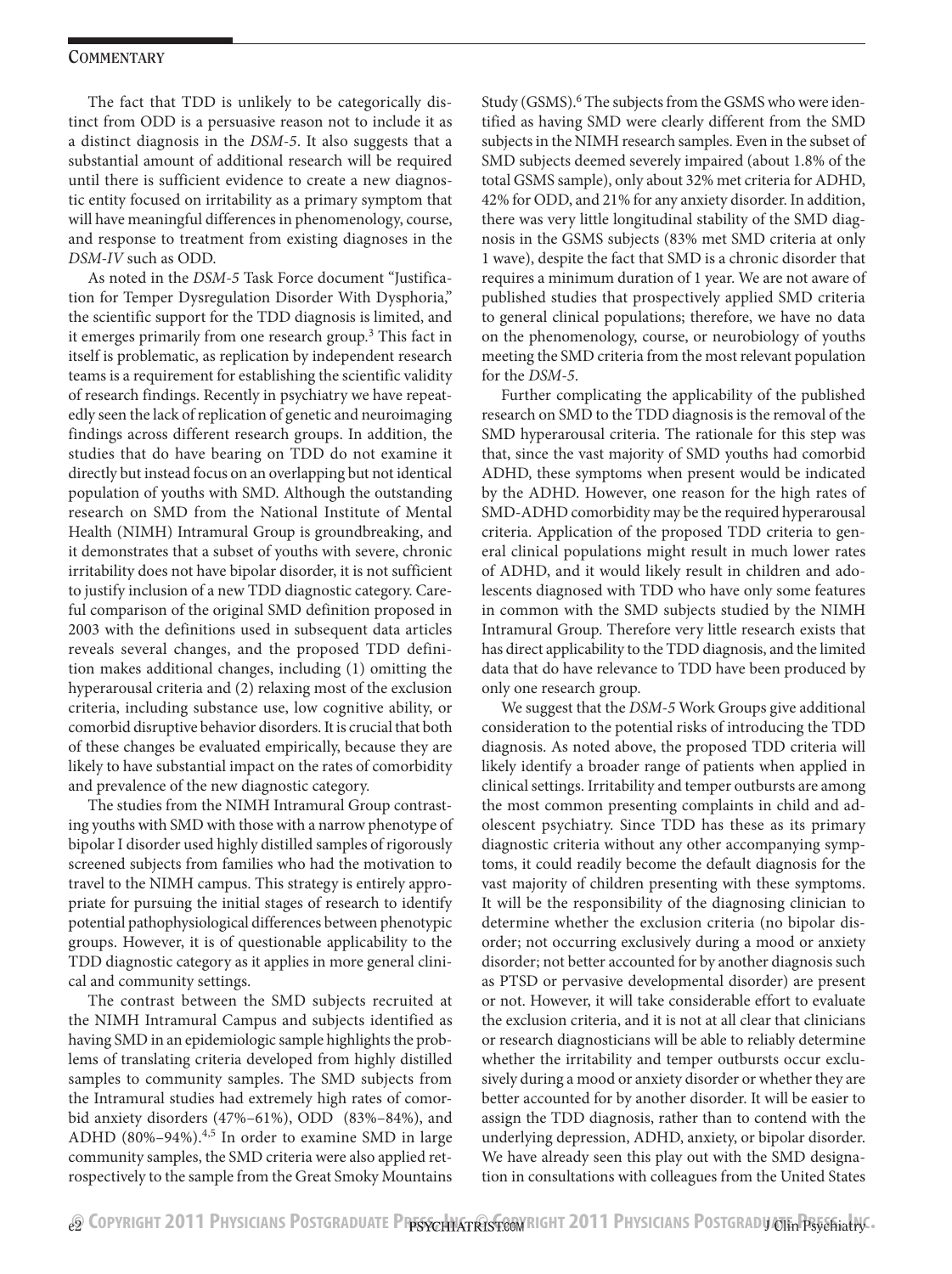and other countries—children who have clear episodes of mania and/or hypomania have been given a diagnosis of SMD because of the presence of intense irritability and a reluctance to use a bipolar diagnosis in a child.

The treatment implications of a TDD diagnosis are unclear. Reports in the media have noted that the primary benefit of the TDD diagnosis will be that fewer children will be diagnosed with bipolar disorder, which would lead to fewer children exposed to antipsychotics and mood stabilizers.<sup>7,8</sup> Some media commentaries have implied that youths with TDD will instead receive psychosocial treatments, which would be a more appropriate outcome.<sup>9</sup> However, we know little about what kinds of psychosocial treatments would help youths diagnosed with TDD or whether psychosocial treatment would work at all. At present, there are no published studies of psychosocial treatments for TDD. In addition, to the extent that having the TDD diagnosis may encourage clinicians to inappropriately ignore diagnosis and treatment of ADHD and autism spectrum, anxiety, or mood disorders, psychiatrically ill youths will be denied medications that have been proven to treat these disorders. As these other disorders have very different pharmacologic treatments (eg, stimulants and  $\alpha_2$  antagonists for ADHD, serotonin selective reuptake inhibitors for anxiety disorders, second-generation antipsychotics for irritability in autism spectrum disorders) and psychosocial interventions (cognitive-behavioral therapy for anxiety disorders, intensive behavior interventions for autism spectrum disorders, and Parent Management Training for ADHD youths with oppositionality), the clinical application of TDD may result in more frequent mismatches between individual patients and evidence-based treatments.

On the other hand, the rationale that TDD will reduce the inappropriate use of medication in children and adolescents with temper outbursts also seems at odds with perceptions of how the pharmaceutical industry approaches the *DSM*. Official diagnostic status in *DSM-5* will allow TDD to become a target for pharmaceutical companies to obtain US Food and Drug Administration (FDA) indication for the treatment of TDD. Clinical experience and prior studies indicate that youths with conduct disorder and/or explosive aggression will have short-term clinical improvement when treated with antipsychotics and mood stabilizers.<sup>10-14</sup> The majority of youths who participated in these studies would have likely met the proposed TDD criteria. It is eminently possible that FDA registration studies of new antipsychotics would show an efficacy signal for TDD in short-term treatment. There may be subsets of youths who would meet rigorously assessed TDD diagnostic criteria for whom antipsychotic treatment may indeed be the treatment of choice. However, given the concerns noted above about the application of TDD in clinical settings resulting in identification of a much larger, heterogeneous group of children and adolescents who have other primary diagnoses, there will almost certainly be many youths diagnosed with TDD for whom antipsychotics would not be appropriate. Instead of reducing

the use of antipsychotics in youths, which was specified as a potential benefit of the TDD diagnosis by some media reports, it is quite possible that it will serve as justification for expanding antipsychotic use to a much broader range of children, many of whom might respond as well or better to psychosocial interventions or pharmacologic treatments targeted for ADHD, anxiety, or depression.

Adding the TDD diagnosis to *DSM-5* will almost certainly have an adverse effect on the general public's perception of child psychiatry. The media is rife with charges that psychiatry pathologizes normal behavior and turns misbehavior and character flaws into medical disorders, thereby absolving individuals from responsibility for their actions. Skeptical and humorous reports have already surfaced in the media about how temper outbursts in children are now going to be classified as a disease and that the *DSM-5* will have a "temper-tantrum" disorder. The *DSM-5* Work Groups' acknowledgment that there is insufficient scientific basis to establish TDD as a separate diagnosis will further undermine the public's confidence that psychiatry as a discipline uses scientific evidence to support diagnosis and treatment.

The overarching reason for the creation of a separate TDD diagnosis given by the *DSM-5* Child and Adolescent Disorders and Mood Disorders Work Groups was clinical necessity driven by the perceived marked overdiagnosis of bipolar disorder in youth. Although *DSM-5* may be able to play some role in improving the diagnosis of bipolar disorder in youth, we believe that creation of a new, unsubstantiated diagnosis in order to prevent misapplication of a different diagnosis is misguided and a step backward for the progression of psychiatry as a rational scientific discipline. It is trying to solve one problem by creating another, potentially larger problem. Diagnosing bipolar disorder in youth can be very difficult, and misdiagnosis certainly occurs. As research clinicians who specialize in the assessment of youths with possible bipolar disorder, we have certainly seen many referrals of youths with chronic irritability who have been inappropriately assigned a diagnosis of bipolar disorder. The degree to which bipolar disorder is misdiagnosed in community treatment settings remains an empirical question. Existing research relies on diagnostic information culled from insurance claim databases, and there are multiple factors that influence why a diagnosis is placed on third-party payer claims. In addition, the most prominently cited study used the documented rate of bipolar disorder placed on claims for *individual office visits* over a 1-year period, not the rate of *individual patients diagnosed* with bipolar disorder, and the findings revealed an increase from a very low base rate of 0.025%–1% over the time period studied.<sup>15</sup> Given that the most recent psychiatric epidemiologic study of adolescents in the United States found that the combined rate of bipolar I and II disorders was  $2.3\%$ ,<sup>16</sup> it is difficult to interpret these results as evidence of marked overdiagnosis. Additional studies will be required to answer this question.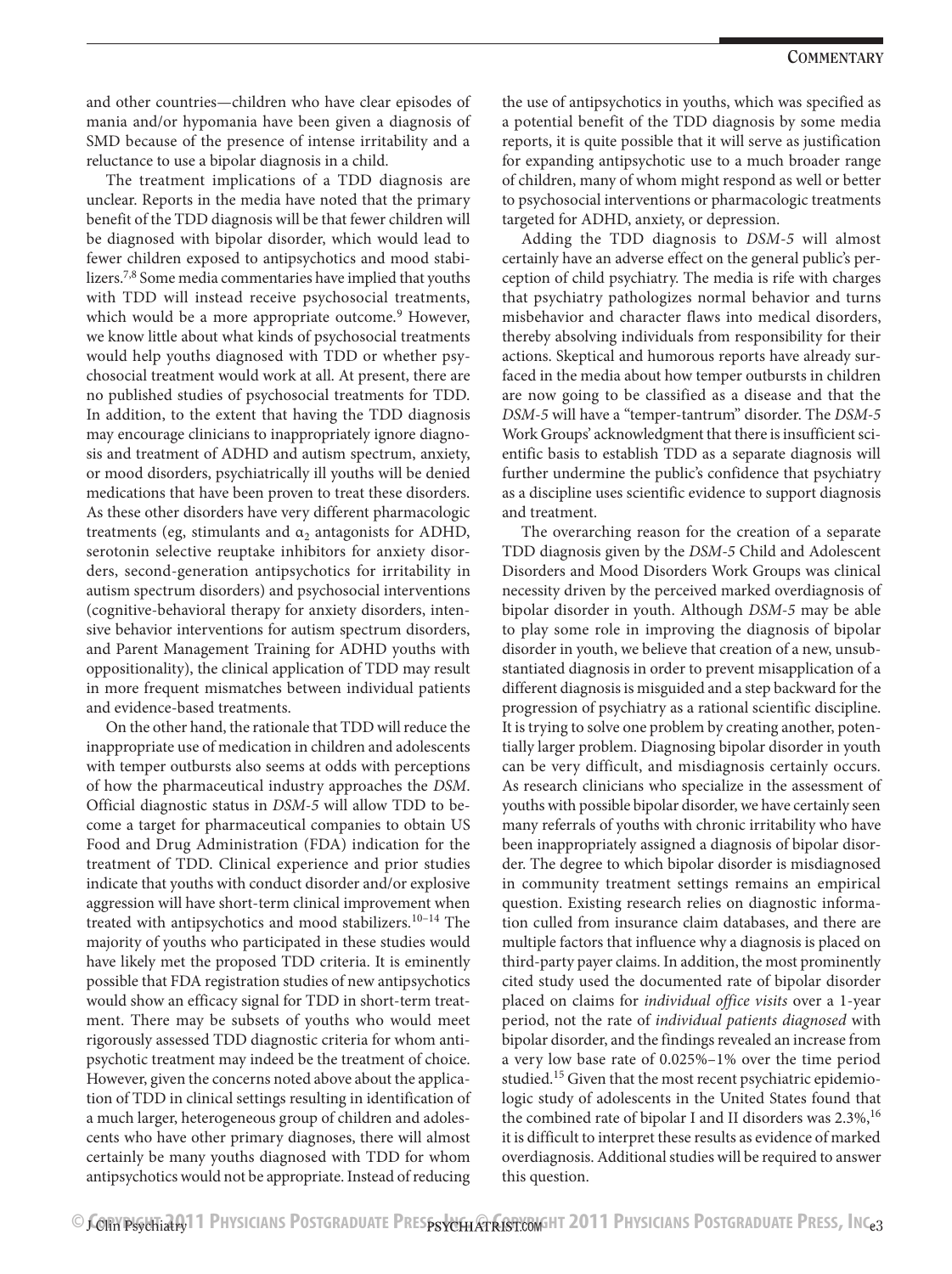We agree with the concern raised by the *DSM-5* Work Groups that youths with chronic irritability and explosive anger outbursts are not adequately served by the current *DSM-IV* classification system and that there are children and adolescents with this symptom presentation who are being misdiagnosed as having bipolar disorder. A major problem is that there are surprisingly few data to guide decisions regarding diagnostic classification of these youths. The complexities surrounding the conceptualization and measurement of irritability as a symptom of psychopathology in youths and the assessment and treatment of youths who have chronic explosive irritable mood should be a major focus of future research.

The diagnostic accuracy of bipolar disorder in youth can be improved through better education about rigorously applying current criteria for manic, mixed, or hypomanic *episodes* and ongoing research into the phenomenology, neurobiology, and longitudinal course of youths who present with symptoms of bipolar disorder that do not meet the *DSM* threshold for bipolar I or II disorders. Research into different subthreshold phenotypes that may be part of the bipolar spectrum or may be the early signs and symptoms of bipolar disorder will allow for a scientifically informed, developmentally appropriate, iterative refinement of the *DSM* criteria for bipolar disorder. Creating the TDD diagnostic category would likely lump together a very heterogeneous group of youths, including some who truly have bipolar disorder. This would not improve psychiatric diagnosis in children and adolescents.

The most conservative option available to the *DSM-5* is not to make any changes in regard to the area of irritability in youth and pediatric bipolar disorder, and this would be preferable to creating the TDD diagnosis. However, we recognize that there is a pressing clinical need to identify and better diagnose those children and adolescents with severe irritability who do not have bipolar disorder. We believe that there are viable alternative options for the *DSM-5* that could address this need and facilitate new research that are preferable to establishing TDD as a stand-alone disorder.

One option would be to establish a TDD-like (using an alternative name such as *with severe explosive anger outbursts*) course specifier for other diagnoses (such as ODD, ADHD, conduct disorder, autism spectrum disorders, mood disorders, and anxiety disorders). The course specifier has considerable appeal. A course specifier focusing exclusively on the presence of severe explosive anger outbursts across a wide range of existing *DSM* diagnoses would highlight the clinical significance of this symptom. It would also facilitate research into whether the presence of severe explosive anger outbursts is a major determinant of course and outcome.

For instance, ODD, as currently defined, is a highly heterogenous condition that leads to a wide variety of longitudinal outcomes.17,18 Adding a course specifier would facilitate research into whether the presence of severe explosive anger outbursts identifies a treatment-relevant subtype of ODD that has meaningful differences in pathophysiology

and longitudinal phenomenology from other youths with ODD. Similar research questions could be addressed in regard to explosive anger outbursts in the context of mood disorders, ADHD, and anxiety disorders. Research studies could examine the prognostic and pathophysiological significance of severe explosive anger outbursts independent of the primary *DSM* diagnosis. Having a course specifier would also provide a separate diagnostic code indicative of additional symptomatology and severity that could facilitate reimbursement from third-party payers.

There are limitations to the course specifier option. It could be cumbersome to implement. There would be valid questions as to whether it should be reserved for use in children and adolescents or also used in adults. It could have impact on the usefulness of the current *DSM-IV* diagnosis of intermittent explosive disorder. However, even if TDD were included as a new disorder, it would substantially overlap with intermittent explosive disorder. There is little research supporting the implementation of the specifier across many diagnoses, although the co-occurrence of severe explosive anger outbursts with mood, anxiety, autism spectrum, and disruptive behavior disorders is widely recognized by clinicians. Moreover, the NIMH Intramural SMD research applies to ADHD, MDD, and anxiety disorders almost as much as ODD, given the presence of these comorbidities in the samples.

Another option would be to include an analog of SMD as a separate diagnosis for further study in the *DSM-5* Appendix. The diagnosis for further study could be based on the SMD criteria, including chronic irritability, anger outbursts, dysphoria, and symptom clusters hypothesized to be specific to the SMD syndrome. The SMD-like diagnosis would facilitate research into a more specific phenotype than would the *severe explosive anger outbursts* course specifier. Additional research could clarify and confirm that youths who meet diagnostic criteria for this diagnosis have pathophysiology, family history, longitudinal course, and treatment response that differs from those with existing *DSM* diagnoses.

Note that these 2 options are not mutually exclusive. The *with severe explosive anger outbursts* course specifier could address current clinical needs and certain types of research questions. The SMD-like diagnosis for further study would facilitate research into a phenotype that, with further evidence and refinement, could become a standalone diagnosis in the future.

We would recommend against including a TDD-like course specifier for only ODD. This would likely result in problems similar to those posed by having a stand-alone TDD diagnosis. Clinicians could lump a broad, heterogeneous group of severely irritable youths into a diagnosis of ODD+TDD, neglecting to consider the diagnosis of other disorders. Similar issues would exist regarding targeting this heterogeneous group for new pharmacologic FDA indications that might be appropriate for only a small subset who would receive the ODD+TDD diagnosis in clinical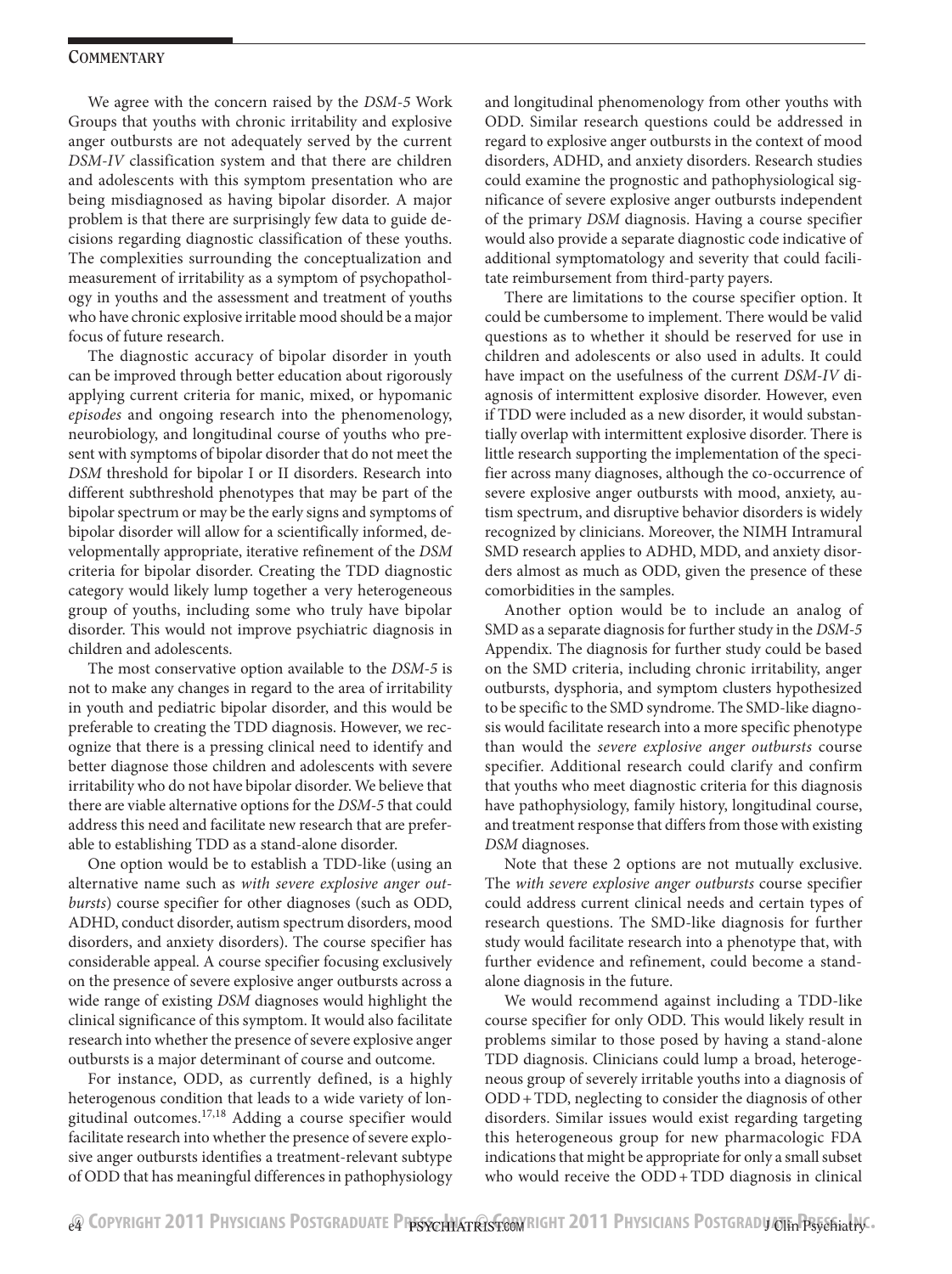settings. The situation might not be as problematic as one created by a stand-alone TDD diagnosis, as clinicians are used to applying comorbid diagnoses to ODD (eg, ODD and generalized anxiety disorder), but it still might create substantial problems.

The *DSM-5* should also address the issue of bipolar disorder in youth within the Mood Disorders section of the manual. The text could explicitly discuss developmental issues that permeate the assessment of irritability and the diagnosis of mood disorders as well as the difficulties faced in diagnosing bipolar disorder in children. The requirement of distinct mood episodes could be highlighted. The diagnostic criteria for manic, mixed, and hypomanic episodes could include specific warnings to exercise substantial caution in making these diagnoses when the presentation consisted of irritable mood only with nonspecific symptoms of mania such as motor hyperactivity, rapid speech, and distractibility. Additional specifications and subcategories within the bipolar disorder not otherwise specified diagnosis would facilitate ongoing research and will be clinically useful. These changes would improve diagnostic classification in adults as well. Finally, there could be specific warnings to exercise extreme caution in making a diagnosis of bipolar disorder in children under the age of 6 years. Nevertheless, we cannot expect that a substantial proportion of the diagnostic controversies and difficulties surrounding the diagnosis of bipolar disorder in youth can be solved by the *DSM-5*.

In summary, we strongly disagree with the inclusion of TDD as a new formal diagnosis in the *DSM-5.* The level of scientific evidence to support TDD is too limited to justify a new diagnostic entity. Application of the TDD criteria in clinical practice would most likely label a highly heterogeneous group of children and adolescents who will have divergent developmental trajectories of psychopathology. Temper dysregulation disorder with dysphoria is unlikely to be a treatment-relevant phenotype, and subsets of youths meeting TDD criteria might optimally respond to completely different types of pharmacologic and psychosocial interventions. In addition, including the TDD diagnosis in the *DSM-5* would likely spur the pharmaceutical industry to seek FDA approval for TDD as an indication, resulting in the substantial expansion of use of medications for youths with irritability. For some youths, this could be beneficial; however, for the potentially large subset that would respond well to psychosocial interventions, it could mean unnecessary exposure to psychotropic medication. As youths with a broad range of symptomatology are lumped together into the TDD diagnostic category, research into the pathophysiology and treatment of youths with severe irritability would be adversely affected—greater heterogeneity would reduce the signal to noise ratio. Inclusion of TDD would compromise the already precarious public perception of child and adolescent psychiatry. There are better ways to address the diagnostic difficulties associated with bipolar disorder in youth than creating a new, unsubstantiated diagnosis such as TDD.

*Author affiliations:* Department of Psychiatry, University of Pittsburgh School of Medicine—Western Psychiatric Institute and Clinic, Pennsylvania (Drs Axelson, Birmaher, T. Goldstein, Ryan, and Diler); Department of Psychiatry, Division of Child and Adolescent Psychiatry, Case Western Reserve University, Cleveland, Ohio (Dr Findling); Department of Psychiatry, Division of Child and Adolescent Psychiatry, Ohio State University, Columbus (Drs Fristad and Arnold); Division of Psychiatry, Cincinnati Children's Hospital Medical Center, Ohio (Dr Kowatch); Department of Psychology, University of North Carolina at Chapel Hill (Dr Youngstrom); Department of Psychiatry, Sunnybrook Health Sciences Centre, Toronto, Ontario, Canada (Dr B.Goldstein); Department of Psychiatry and Behavioral Sciences, Stanford University School of Medicine, Stanford, California (Dr Chang); Department of Psychiatry, University of Cincinnati, College of Medicine, Ohio (Dr DelBello).

*Potential conflicts of interest:* **Dr Arnold** has had research support from Shire, Lilly, Curemark, and Neuropharm, honoraria from Abbott, Organon, Targacept, Novartis, McNeil, and Shire, and has served on speakers or advisory boards for Shire, McNeil, Targacept, and Novartis. **Dr Birmaher** is a consultant for Schering Plough and receives royalties for publications from Random House, Inc, and Lippincott Williams & Wilkins. **Dr Chang** is a consultant for Bristol-Myers Squibb, has received research support from Glaxo Smith Kline, and served as a speaker for Merck. **Dr DelBello** has received research support from AstraZeneca, Eli Lilly, Johnson and Johnson, Shire, Janssen, Pfizer, Bristol Myers Squibb, Repligen, Martek, Somerset, GlaxoSmithKline, and Sumitomo; has served on lecture bureaus for Bristol-Myers Squibb, and Schering Plough; and has consulted for and/or served on an advisory board for GlaxoSmithKline, Eli Lilly, Pfizer, and Schering Plough. **Dr Findling** receives or has received research support, acted as a consultant and/or served on a speaker's bureau for Abbott, Addrenex, AstraZeneca, Biovail, Bristol-Myers Squibb, Forest, GlaxoSmithKline, Johnson & Johnson, KemPharm Lilly, Lundbeck, Neuropharm, Novartis, Noven, Organon, Otsuka, Pfizer, sanofi-aventis, Schering-Plough, Sepracore, Shire, Solvay, Supernus Pharmaceuticals, Validus, and Wyeth. **Dr B. Goldstein** has received honoraria from Purdue Pharma and research support from Pfizer. **Dr Kowatch** has served as a consultant for Forest, AstraZeneca, Merck, Medscape, and Physicians Postgraduate Press, Inc, and has served on a speaker's bureau for AstraZeneca. **Drs Axelson**, **Fristad**, **Youngstrom**, **T. Goldstein**, **Ryan**, and **Diler** do not have any potential conflicts of interest to disclose. All authors are investigators in research projects that focus on the phenomenology, neurobiology, and/or treatment of youths with bipolar disorder.

*Funding/support:* Faculty effort associated with production of this article was supported in part by the following grants from the National Institute of Mental Health: R01 MH073953; R01 MH073801; R01 MH073816; R01 MH073967; and from the Sunnybrook Foundation.

#### **REFERENCES**

- 1. Leibenluft E, Charney DS, Towbin KE, et al. Defining clinical phenotypes of juvenile mania. *Am J Psychiatry*. 2003;160(3):430-437.
- 2. Issues Pertinent to a Developmental Approach to Bipolar Disorder in *DSM-5*. 2010. http://www.dsm5.org/Proposed%20Revision%20 Attachments/APA%20Developmental%20Approaches%20to%20 Bipolar%20Disorder.pdf. Accessed February 27, 2010.
- 3. DSM-5 Childhood and Adolescent Disorders Work Group. Justification for Temper Dysregulation Disorder With Dysphoria. Washington, DC: American Psychiatric Association; 2010. http://www.dsm5.org/ Proposed%20Revision%20Attachments/Justification%20for%20 Temper%20Dysregulation%20Disorder%20with%20Dysphoria.pdf. Accessed March 3, 2011.
- 4. Dickstein DP, Rich BA, Binstock AB, et al. Comorbid anxiety in phenotypes of pediatric bipolar disorder. *J Child Adolesc Psychopharmacol*. 2005;15(4):534-548.
- 5. Guyer AE, McClure EB, Adler AD, et al. Specificity of facial expression labeling deficits in childhood psychopathology. *J Child Psychol Psychiatry*. 2007;48(9):863-871.
- 6. Brotman MA, Schmajuk M, Rich BA, et al. Prevalence, clinical correlates, and longitudinal course of severe mood dysregulation in children. Biol Psychiatry. 2006;60(9):991-997.
- 7. Carey B. Revising Book On Disorders Of the Mind. *New York Times*. 2010 February 10. http://www.nytimes.com/2010/02/10/ health/10psych.html. Accessed March 8, 2011.